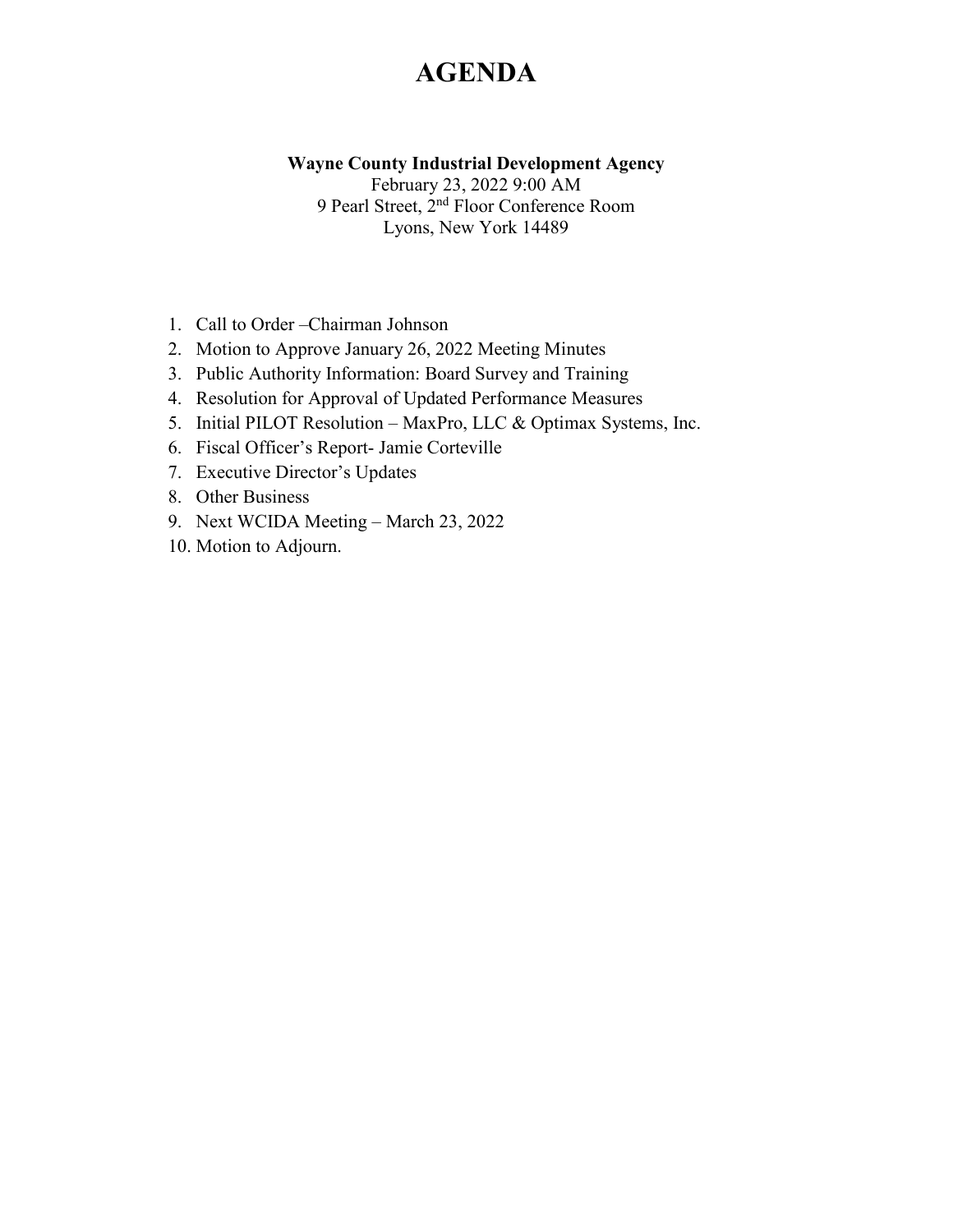### **Confidential Evaluation of Board Performance** For every Criteria put a  $|\boldsymbol{\mathsf{v}}|$  for your response

| <b>Criteria</b>                                                | Agree<br>Somewhat | <b>Agree</b> | <b>Disagree</b><br>Somewhat | <b>Disagree</b> |
|----------------------------------------------------------------|-------------------|--------------|-----------------------------|-----------------|
| Board members have a shared understanding of the mission       |                   |              |                             |                 |
| and purpose of the Authority                                   |                   |              |                             |                 |
| The policies, practices and decisions of the Board are always  |                   |              |                             |                 |
| consistent with this mission.                                  |                   |              |                             |                 |
| Board members comprehend their role and fiduciary              |                   |              |                             |                 |
| responsibilities and hold themselves and each other to these   |                   |              |                             |                 |
| principles                                                     |                   |              |                             |                 |
| The Board has adopted policies, by-laws, and practices for the |                   |              |                             |                 |
| effective governance, management and operations of the         |                   |              |                             |                 |
| Authority and reviews these annually.                          |                   |              |                             |                 |
| The Board sets clear and measurable performance goals for      |                   |              |                             |                 |
| the Authority that contribute to accomplishing its mission.    |                   |              |                             |                 |
| The decisions made by Board members are arrived at through     |                   |              |                             |                 |
| independent judgment and deliberation, free of political       |                   |              |                             |                 |
| influence, pressure or self-interest.                          |                   |              |                             |                 |
| Individual Board members communicate effectively with          |                   |              |                             |                 |
| executive staff so as to be well informed on the status of all |                   |              |                             |                 |
| important issues.                                              |                   |              |                             |                 |
| Board members are knowledgeable about the Authority's          |                   |              |                             |                 |
| programs, financial statements, reporting requirements, and    |                   |              |                             |                 |
| other transactions.                                            |                   |              |                             |                 |
| The Board meets to review and approve all documents and        |                   |              |                             |                 |
| reports prior to public release and is confident that the      |                   |              |                             |                 |
| information being presented is accurate and complete.          |                   |              |                             |                 |
| The Board knows the statutory obligations of the Authority     |                   |              |                             |                 |
| and if the Authority is in compliance with state law           |                   |              |                             |                 |
| Board and committee meetings facilitate open, deliberate and   |                   |              |                             |                 |
| thorough discussion, and the active participation of members.  |                   |              |                             |                 |
| Board members have sufficient opportunity to research,         |                   |              |                             |                 |
| discuss, question and prepare before decisions are made and    |                   |              |                             |                 |
| votes taken.                                                   |                   |              |                             |                 |
| Individual Board members feel empowered to delay votes,        |                   |              |                             |                 |
| defer agenda items, or table actions if they feel additional   |                   |              |                             |                 |
| information or discussion is required.                         |                   |              |                             |                 |
| The Board exercises appropriate oversight of the CEO and       |                   |              |                             |                 |
| other executive staff, including setting performance           |                   |              |                             |                 |
| expectations and reviewing performance annually.               |                   |              |                             |                 |
| The Board has identified the areas of most risk to the         |                   |              |                             |                 |
| Authority and works with management to implement risk          |                   |              |                             |                 |
| mitigation strategies before problems occur.                   |                   |              |                             |                 |
| Board members demonstrate leadership and vision and work       |                   |              |                             |                 |
| respectfully with each other.                                  |                   |              |                             |                 |

WCIDA: WEDC WEDC WCCFDC Survey Link[: https://www.surveymonkey.com/r/KFQQJM2](https://www.surveymonkey.com/r/KFQQJM2)



Date Completed: \_\_\_\_\_\_\_\_\_\_\_\_\_\_\_\_\_\_\_\_\_\_